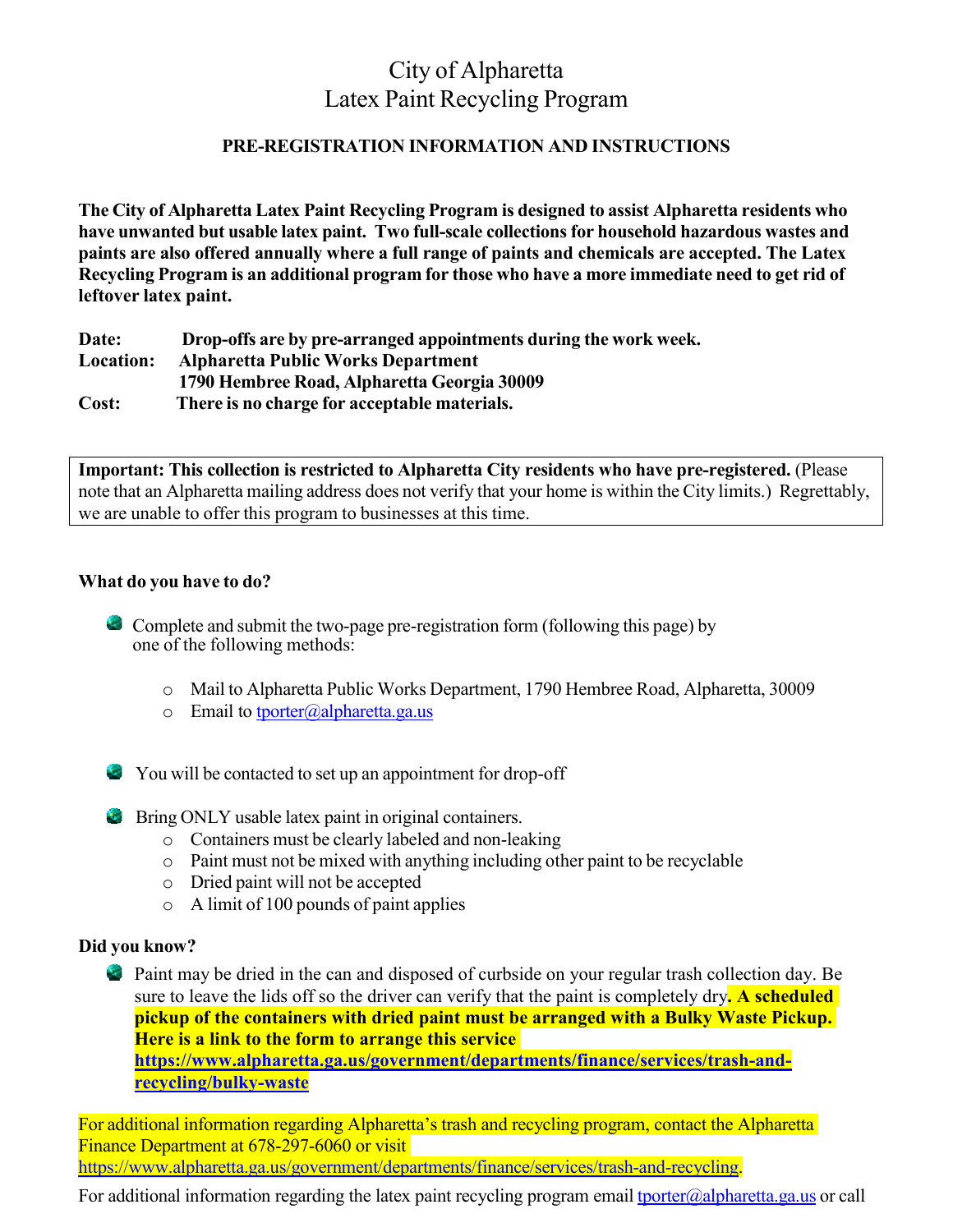City of Alpharetta Latex Paint Recycling Program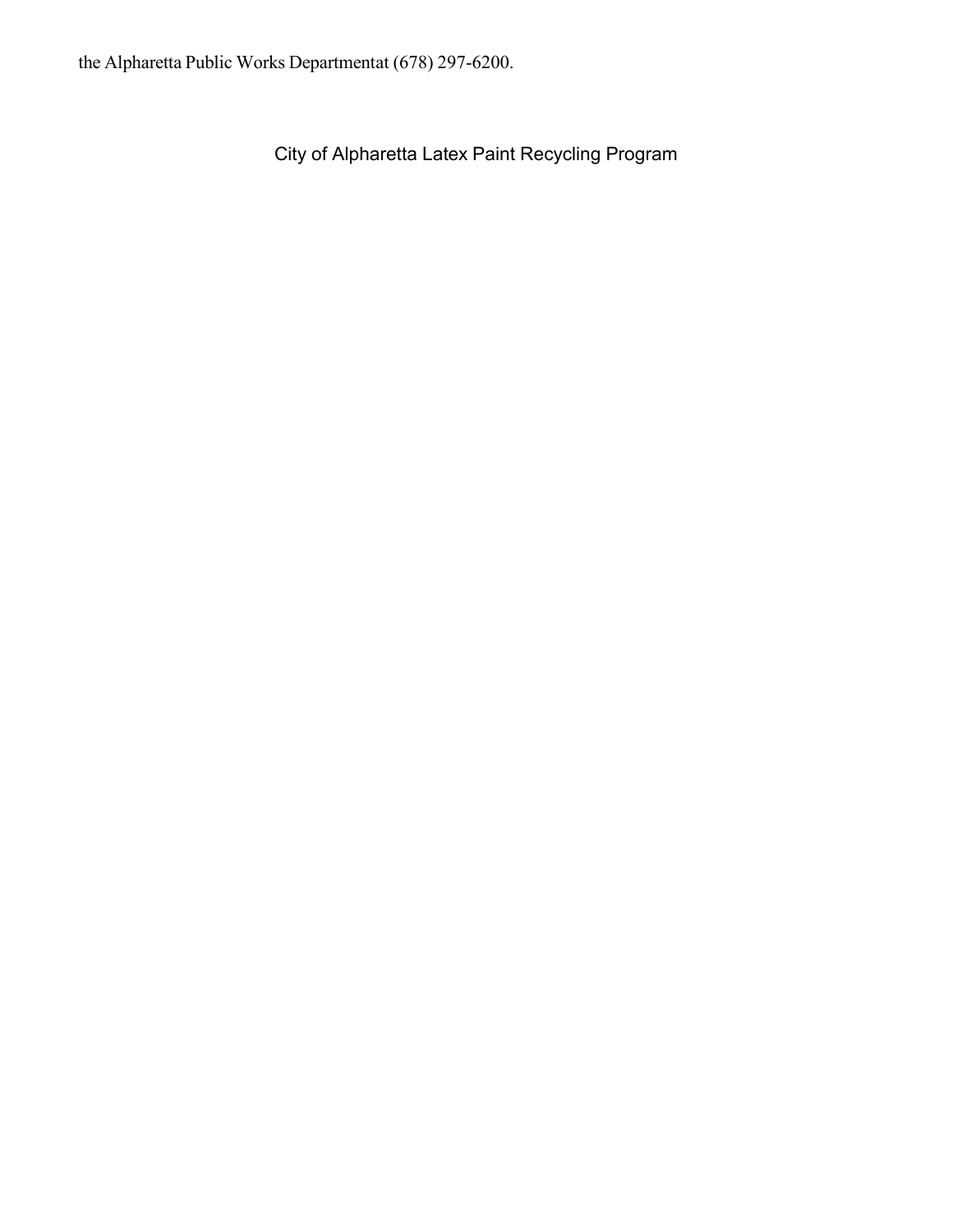

# **Alpharetta Latex Paint Recycling Program - Pre-Registration Form**

| Name           |  |
|----------------|--|
| <b>Address</b> |  |

**City Zip Code**

**Phone Number**

**Email**

**Fax**

Bring ONLY usable latex paint in original containers.

- Containers must be clearly labeled and non‐leaking.
- Paint must not be mixed with anything including other paint to be recyclable. Dried paint will not be accepted.
- A limit of 100 pounds of paint applies.

What are you bringing?

| Number | Size     |
|--------|----------|
|        | 5-Gallon |
|        | 1-Gallon |
|        | 1-Quart  |
|        | 1-Pint   |